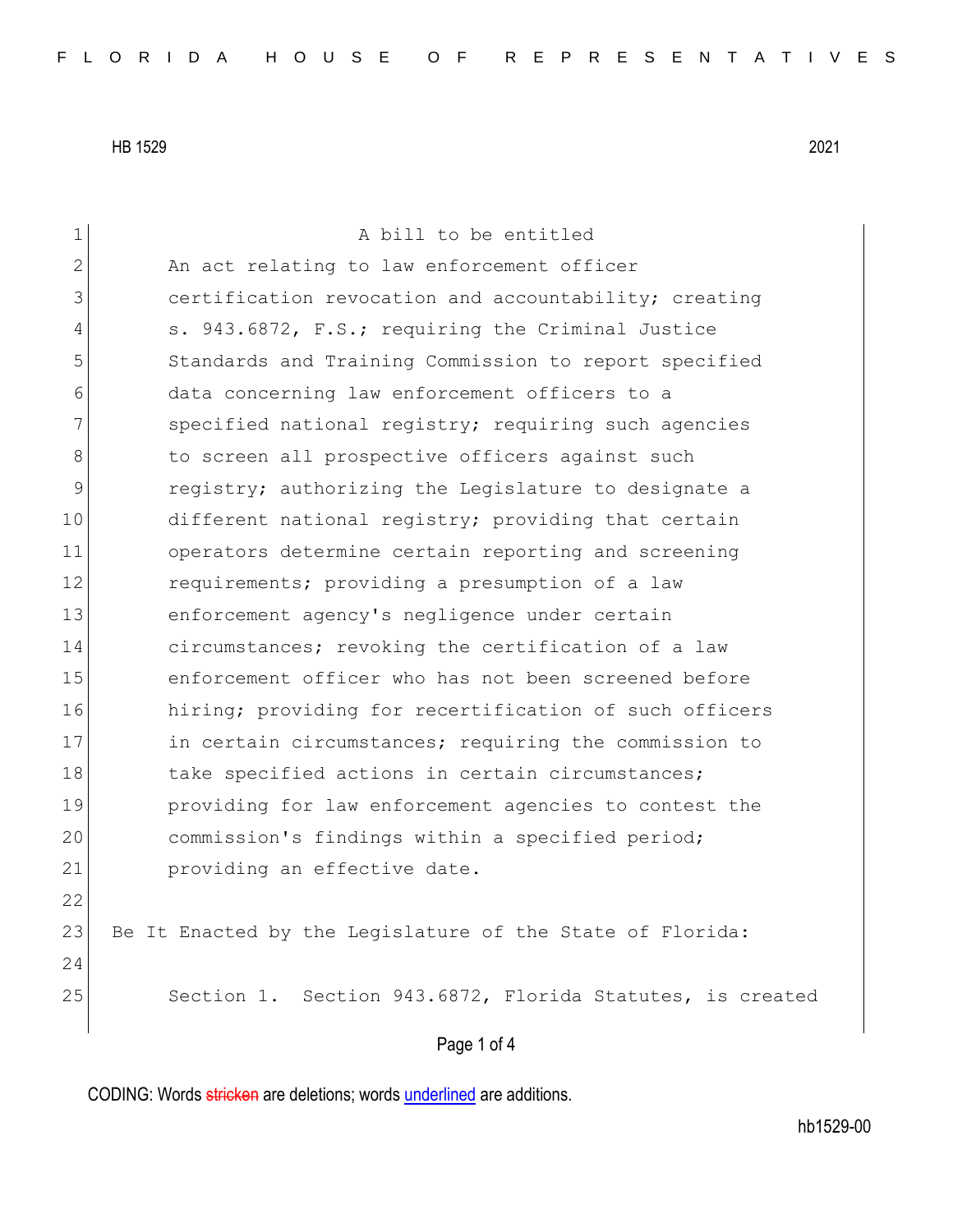| 26 | to read:                                                         |
|----|------------------------------------------------------------------|
| 27 | 943.6872 Data collection; certification revocation;              |
| 28 | accountability.-                                                 |
| 29 | $(1)$ (a) Except as provided in paragraph (b), beginning         |
| 30 | January 1, 2022, the Criminal Justice Standards and Training     |
| 31 | Commission shall report data concerning a law enforcement agency |
| 32 | that employs a law enforcement officer who has had his or her    |
| 33 | certification revoked for misconduct to the National             |
| 34 | Decertification Index (NDI) operated by the International        |
| 35 | Association of Directors of Law Enforcement Standards and        |
| 36 | Training. Each law enforcement agency shall screen all           |
| 37 | prospective law enforcement officers against the NDI before      |
| 38 | hiring.                                                          |
| 39 | The Legislature may, by concurrent resolution,<br>(b)            |
| 40 | designate a different national registry, such as a successor     |
|    |                                                                  |
| 41 | entity to the NDI, for use in compliance with this section as    |
| 42 | long as the registry's reporting and screening standards are as  |
| 43 | comprehensive and current as those of the NDI.                   |
| 44 | The specific data required to be reported, the<br>(2)            |
| 45 | reporting and screening frequency, and the format required for   |
| 46 | reporting and screening in compliance with this section shall be |
| 47 | determined by the operator of the applicable registry.           |
| 48 | (3) If a law enforcement agency fails to screen a law            |
| 49 | enforcement officer in compliance with this section, or if a law |
| 50 | enforcement agency hires a law enforcement officer with a        |

## Page 2 of 4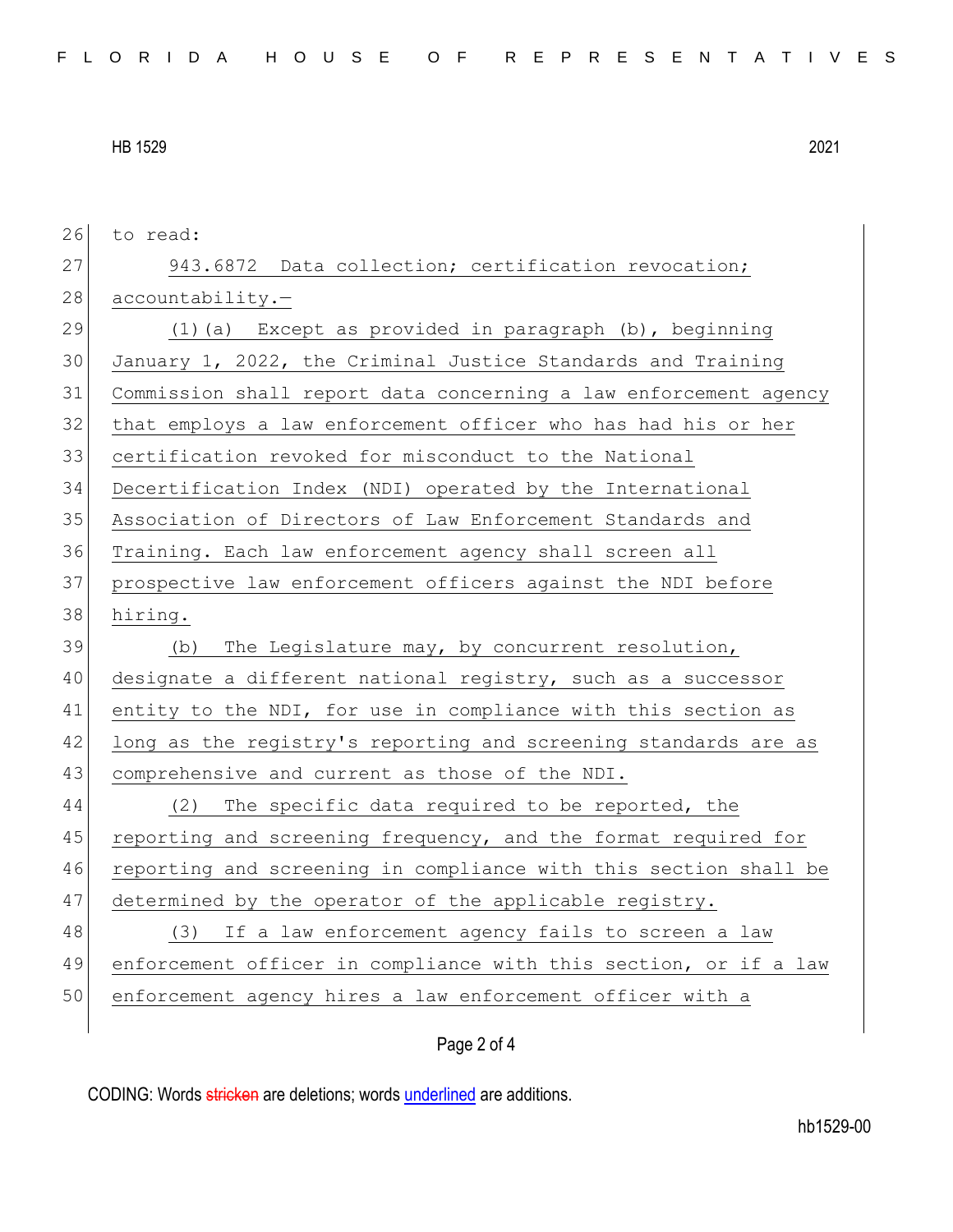51 history of misconduct, and if future allegations that are 52 substantially similar are made against that officer, the failure 53 to comply with this section shall be considered a rebuttable 54 presumption of negligence against the law enforcement agency. 55 (4)(a) A law enforcement officer who has not been screened 56 against the NDI or a designated national registry before hiring 57 shall have his or her certification revoked and may not exercise 58 law enforcement authority until he or she successfully passes 59 the such screening. 60 (b) A law enforcement officer who has had his or her 61 certification revoked pursuant to paragraph (a), has not been 62 employed by a law enforcement agency for a period of 3 years or 63 fewer, and is otherwise eligible for recertification shall 64 submit his or her request for recertification in writing to the 65 Criminal Justice Standards and Training Commission. The 66 commission shall review such request and may grant 67 recertification following the requester's satisfactory 68 completion of training determined necessary by the commission 69 and following the requester's showing that he or she has the 70 ability to function effectively in the exercise of law 71 enforcement authority. 72 (5) If the Criminal Justice Standards and Training 73 Commission determines that a law enforcement agency failed to 74 use the NDI or a designated national registry in compliance with 75 this section, the commission shall notify the law enforcement

## Page 3 of 4